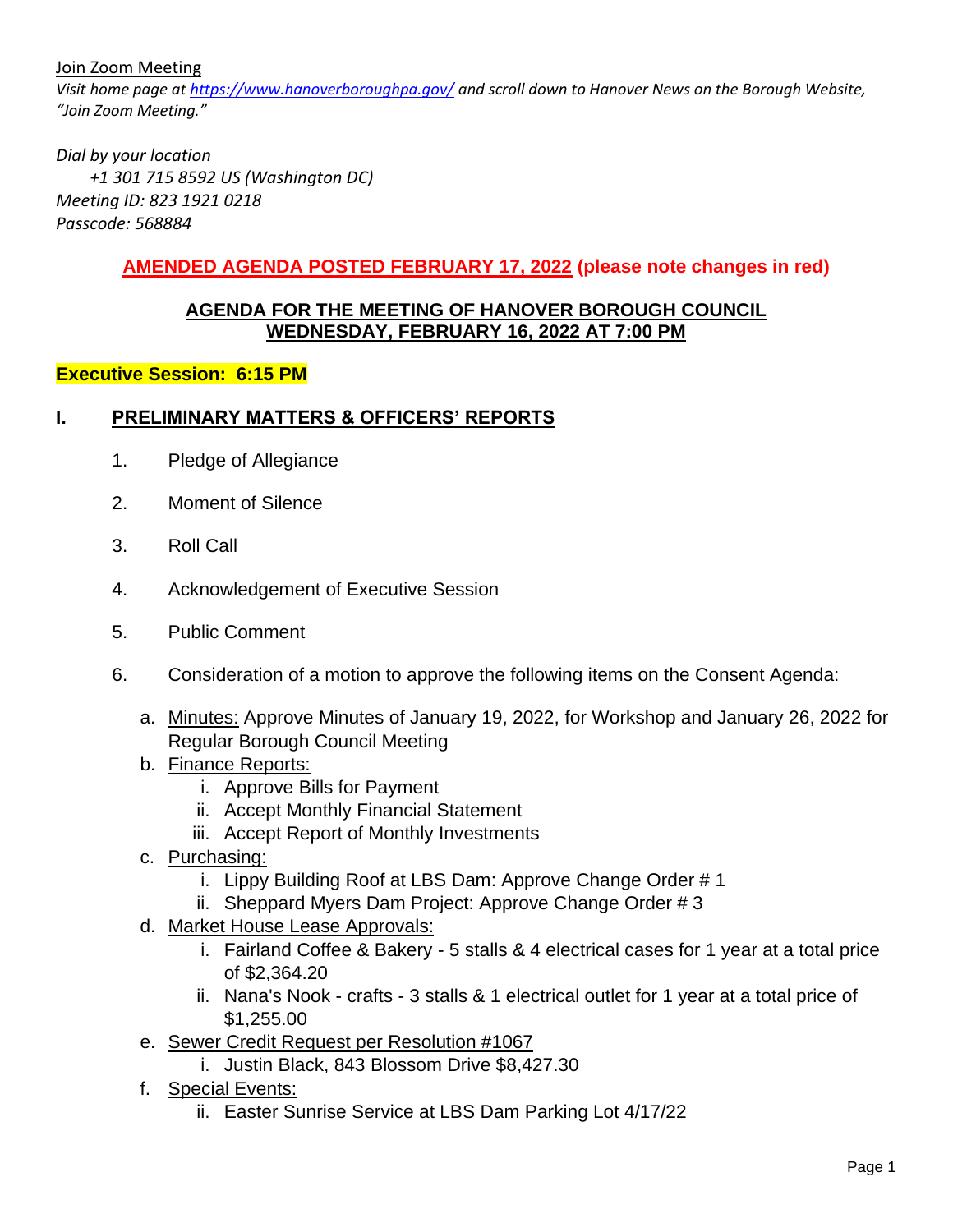# **I. PRELIMINARY MATTERS & OFFICERS' REPORTS**

## 7. Presentations

- a. Summer Recreation Program: Hear proposal from YMCA
	- i. Consideration of a motion to accept the Borough Summer Playground Program from the Hanover Area YMCA and authorize Borough staff to create an Agreement.
- b. PennDOT's Eisenhower Drive Extension Project
	- Consideration of a motion to approve the letter from Hanover Borough Council to PennDOT regarding the Eisenhower Drive Extension Project.
	- ii. Discuss plans for public hearing on February 23, 2022

# **II. REPORTS OF THE STANDING COMMITTEES**

# **Council Workshop/Finance & Personnel Committee – Mr. Roland**

- 1. Purchasing: Consideration of a motion to take the following actions in regard to the joint municipal bids:
	- a. Reject all bids for Snow and Ice Rock Salt in Bulk Quantities
	- b. Authorize re-bidding of Snow and Ice Rock Salt in Bulk Quantities
	- c. Award joint municipal bids for materials and supplies as set forth in agenda attachment A, as per bid specifications
- 2. Interim Borough Treasurer/Borough Manager Updates and Actions:
	- a. Staff to provide updates on the following items:
		- i. Unfilled personnel vacancies
		- ii. 2021 health insurance dividend
		- iii. Finance Director Position
	- b. Consideration of a motion to approve the proposal from UPMC for an Employee Assistance Program at an approximate annual cost of \$3,500.
	- c. Consideration of a motion to approve personnel changes in the Water Resource Department.
- 3. Consideration of a motion to approve a resolution for a Budget Modification to fund the expenditure of \$3.5 million in AARPA funds on Police and Fire personnel costs funded by the General Fund and to approve the transfer of \$3.5 million to a new General Fund Capital Account.
- 4. Consideration of a motion to approve Ordinance No. 2317 to fund Main Street Hanover for 2022 as appropriated in the 2022 General Fund Budget.
- 5. Consideration of a motion to approve Resolution No. 1338 to allow sale of eleven (11) surplus vehicles/equipment at auction.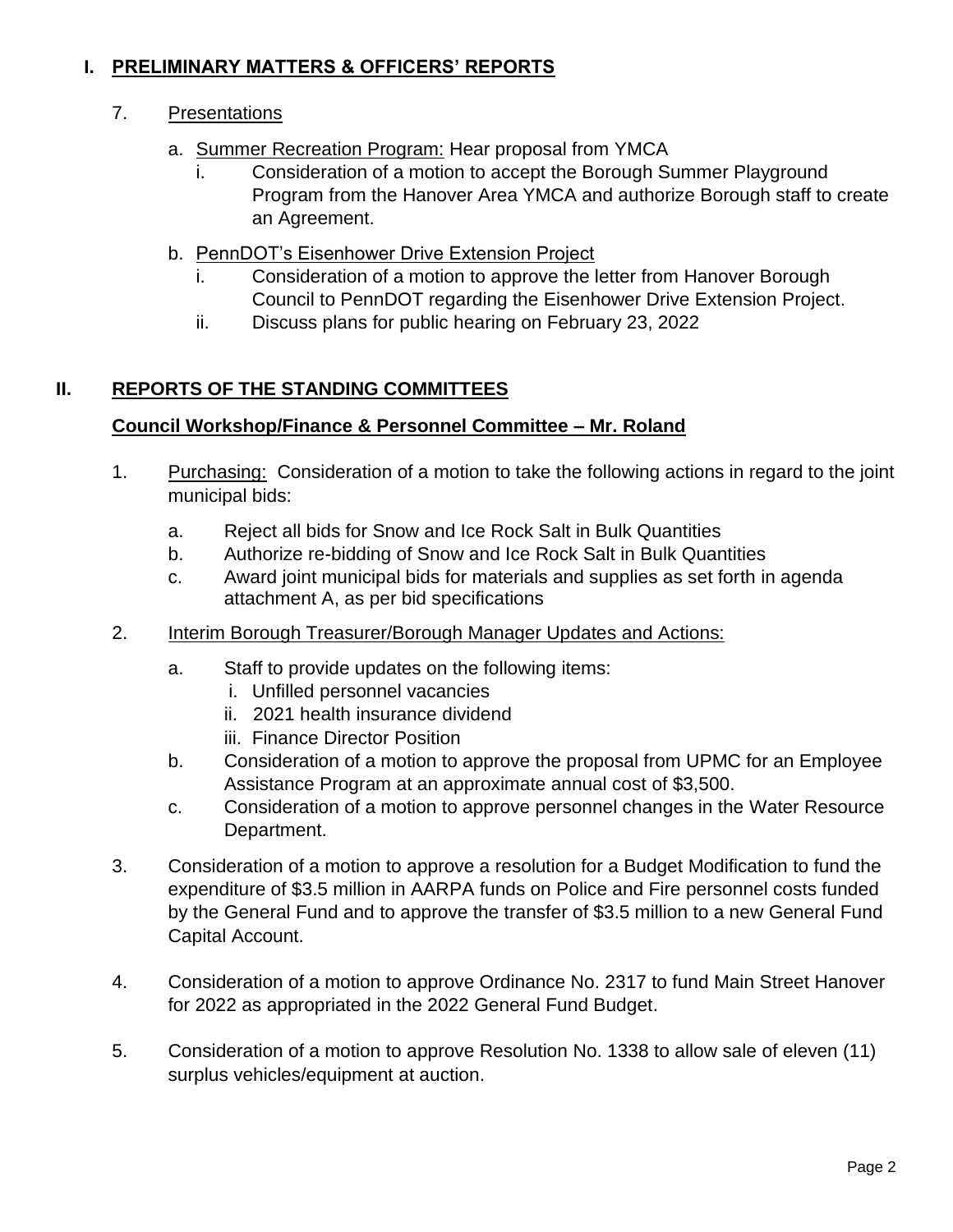# **II. REPORTS OF THE STANDING COMMITTEES**

#### **Council Workshop/Finance & Personnel Committee – Mr. Roland**

- 6. Consideration of a motion to approve Ordinance No. 2318 to amend the Recreation Board Composition to increase the Board members from five (5) to seven (7).
- 7. Consideration of a motion to appoint Andrea Hutton, 232 Baltimore Street to the Recreation Board for a term ending 12/31/25.
- 8. Consideration of a motion to appoint Council member \_\_\_\_\_\_\_\_\_\_\_\_\_to the Recreation Board for a term ending at the end of their elected term.
- 9. Discuss appointment process for replacement of Planning Commission member Scott Roland, for a term ending July 31, 2025.

#### **Department of Planning and Engineering / Planning Commission – Mr. Hegberg**

- 1. Consideration of a motion to receive the draft amendment of the Hanover Borough Zoning Ordinance involving Short Term Rentals from the Planning Commission and to set the timetable for respective public hearings.
- 2. Update on working draft of Rental Inspection Ordinance, and to provide direction to staff on next steps.
- 3. Consideration of a motion to approve a development plan for a License Agreement including improvements to the vacant lot parcel located at 229 Carlisle Street.
- 4. Consideration of a motion to approve the recommendation of the Borough Engineer to accept the Deed of Dedication for Gateway Drive and related appurtenances with Public Improvements Bond Release and to direct staff to prepare a Maintenance Bond.
- 5. Consideration of a motion to approve Resolution No. 1339 to conditionally approve the Preliminary/Final Subdivision Plan for 106 and 108 Fulton Street, as recommended by Planning Commission.
- 6. Consideration of a motion to set a public hearing date for the conditional use application received February 4, 2022 for 209 - 213 Primrose, LLC, in coordination with Council member's schedules and all parties involved.

#### **Fire Commission – Mr. Lockard**

1. Consideration of a motion to approve the recommendation of the Fire Chief to obtain quotes for a 2022 July 4<sup>th</sup> fireworks presentation on North Wilson Avenue, and to solicit for donations to offset the costs of the event.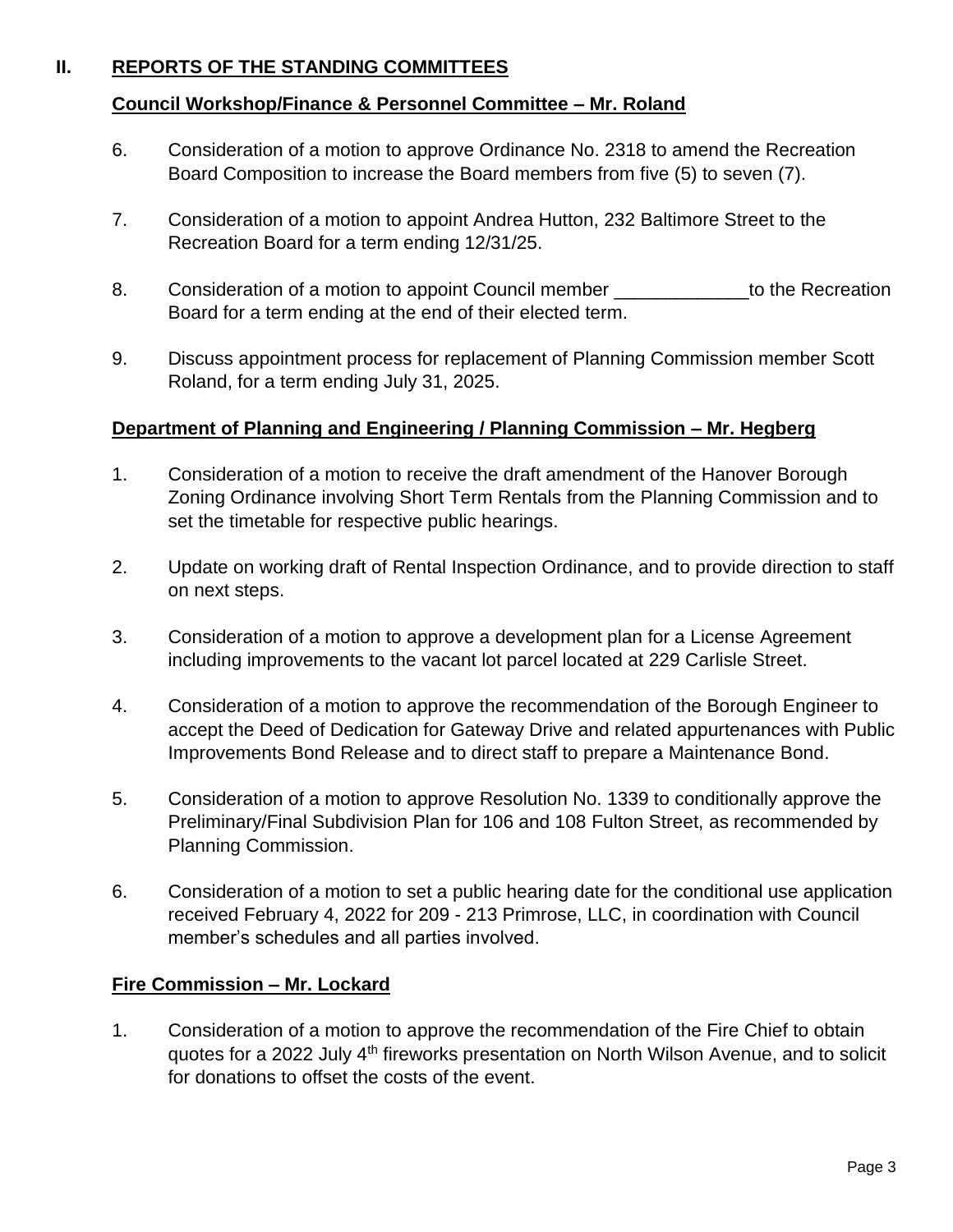# **II. REPORTS OF THE STANDING COMMITTEES**

### **Governance & Policy Committee – Dr. Rupp**

- 1. Consideration of a motion to approve the Social Media Policy for Non-Uniformed Personnel.
- 2. Consideration of a motion to approve the amended Social Media Policy for Elected Officials.

#### **Water and Sewer Committee – Mr. Kress**

1. Consideration of a motion to approve the capital purchase of a new Closed Circuit Television (CCTV) camera through COSTARS from A & H Equipment at a cost of \$12,794 for the Infiltration and Inflow (I & I) Department.

### **Public Safety Committee – Mr. Lockard**

1. Consideration of a motion to authorize the Borough Solicitor to formulate an ordinance and advertisement for Engine Brake Retarder Prohibition, as approved by the Pennsylvania Department of Transportation (PennDOT) and to post signs along York Street / High Street, Carlisle Street / Baltimore Street, Broadway / Frederick Street, Elm Avenue, and Moulstown Road.

### **III. OTHER MATTERS**

- ➢ Requests to Assign New Priority Business to Borough Council's Committees as Suggested by Council Members and Staff
	- 1. Governance & Policy Committee Items Policy on Board and Commission Appointment Process (Manager)
	- 2. Public Safety Committee Items Ordinance on Street Performers (Councilman Hegberg) Ordinance on Motor Scooters (Councilman Roland)
	- 3. Consider Other New Requests to Assign Work to Committees / Staff
- ➢ Pending Business Privilege Tax Litigation

Consideration of a motion to amend the agenda to consider the status of the appeal with the Business tax litigation of Stabler vs Borough of Hanover.

Public Comment for pending business privilege tax litigation: None was presented.

Consideration of a motion to authorize the Borough's legal counsel to discontinue the Borough's appeal in the matter of Stabler vs. Borough of Hanover.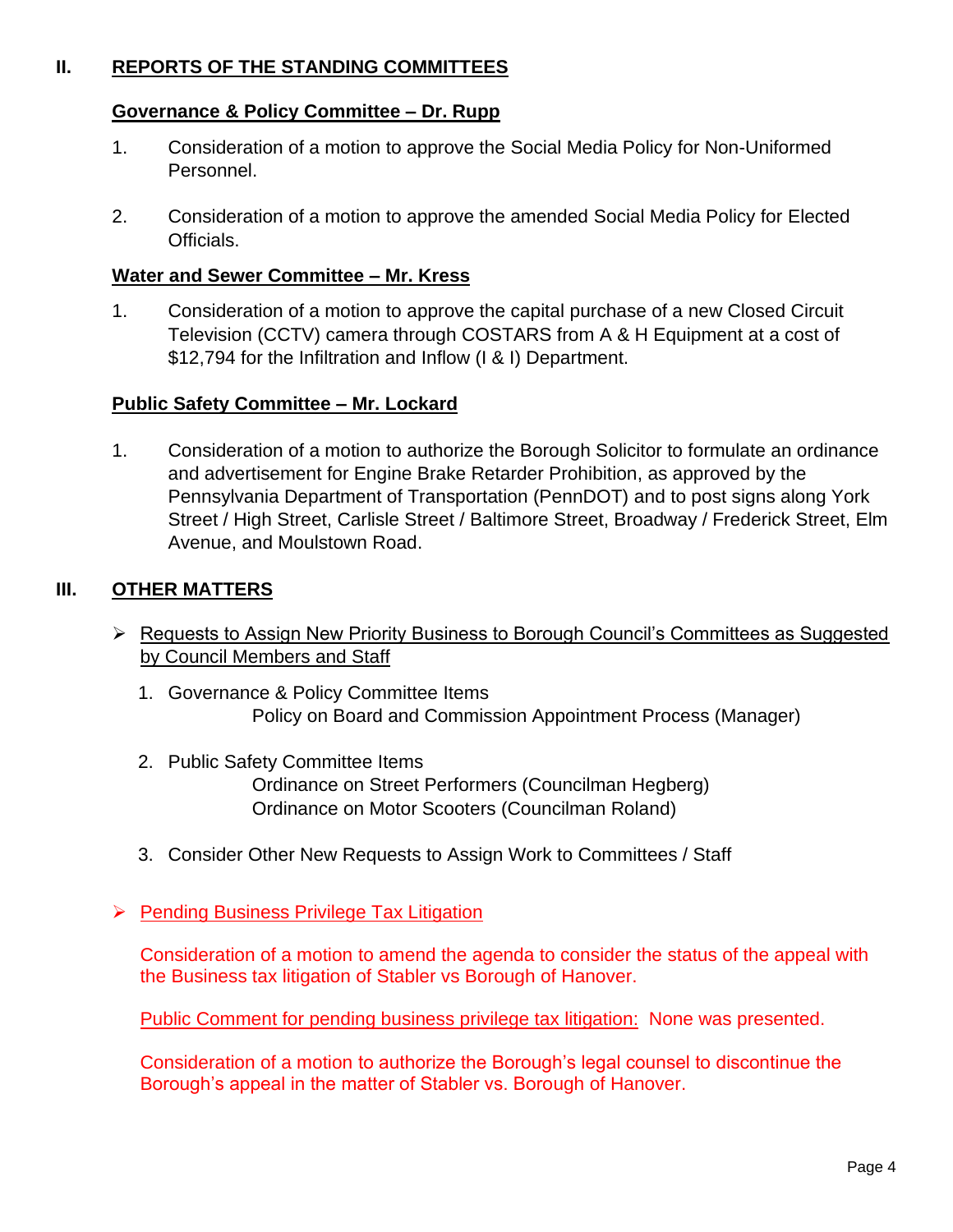# **III. OTHER MATTERS**

- ➢ Reports of Council Members, Council Committees and Other Public Bodies
- ➢ Management Reports
- ➢ Correspondence and Information
- ➢ Additional Public Comment

### **IV. ADJOURMENT**

➢ Reminder: There will be no Hanover Borough Council meeting on February 23, 2022.

| <b>MARCH BOROUGH COUNCIL &amp; COUNCIL COMMITTEE MEETINGS:</b> |  |
|----------------------------------------------------------------|--|
|                                                                |  |

| *Public Safety Committee                                                 | Tuesday, March 1, 2022 6:00 PM                                                            |
|--------------------------------------------------------------------------|-------------------------------------------------------------------------------------------|
| *Governance & Policy Committee                                           | Monday, March 7, 2022 6:00 PM                                                             |
| *Economic Development Committee                                          | Wednesday, March 9, 2022 6:00 PM                                                          |
| *Water & Sewer Committee                                                 | Thursday, March 10, 2022 6:00 PM                                                          |
| Finance & Personnel Committee/Workshop Wednesday, March 16, 2022 7:00 PM |                                                                                           |
| Hanover Borough Council                                                  | Wednesday, March 23, 2022 7:00 PM                                                         |
|                                                                          | * Committee Mentings will be conselled if there is no business. Dlease advise the Deveugh |

*\* Committee Meetings will be cancelled if there is no business. Please advise the Borough Secretary if you will be unable to attend any meetings.*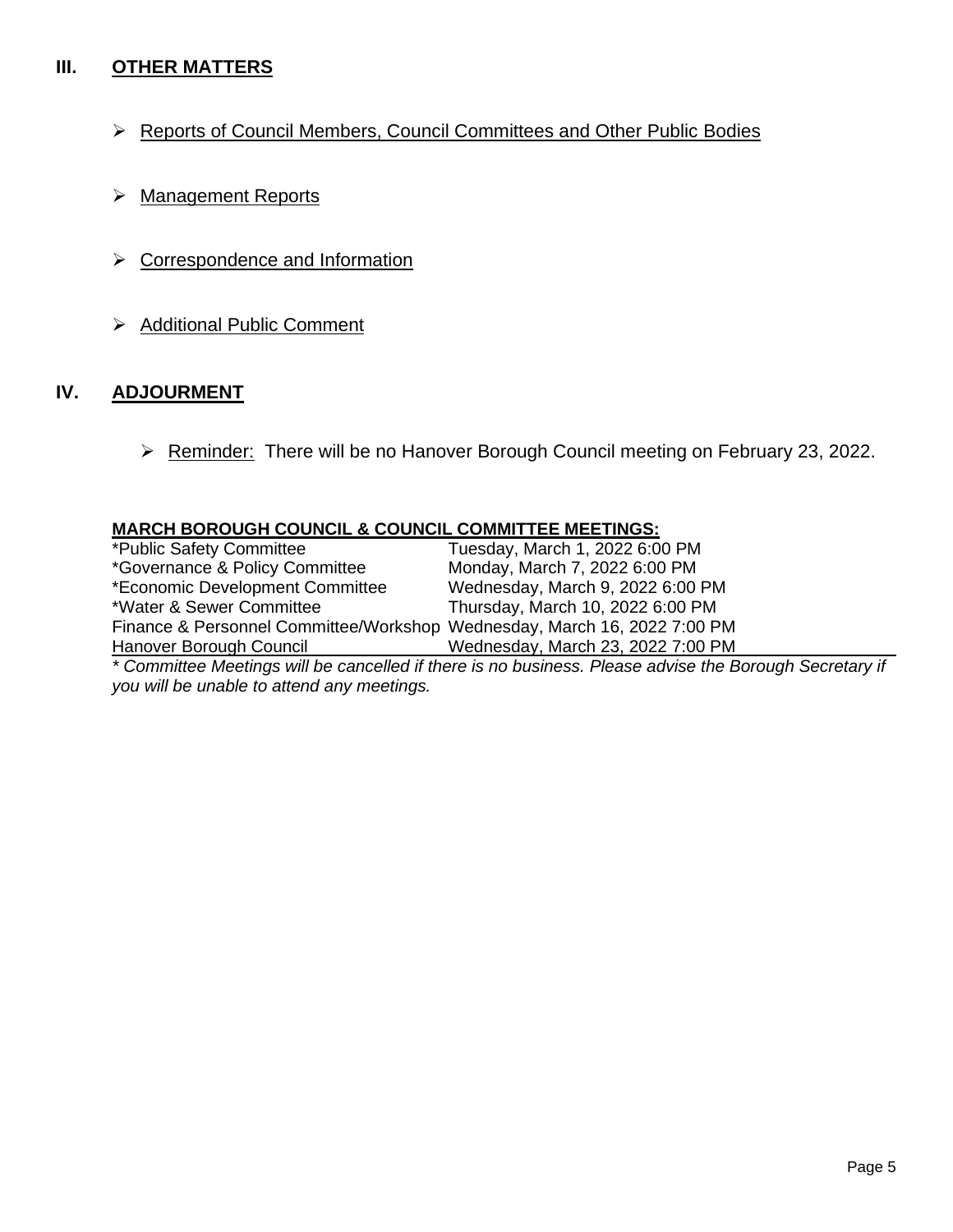# **Agenda Attachment A for Joint Bid Awards**

Approve Joint Municipal Bid Results as follows, estimated quantities, all in accordance with bid specifications:

Pre-Mixed Bituminous Paving Materials, to York Materials Group, LLC

| FOB Plant - Alternate #1<br>Pre-mixed Bituminous Stock Pile Material<br>Bituminous Concrete Base Course (BCBC)<br>9.5 mm Superpave Surface Course<br>19 mm Superpave Surface Course<br>25 mm Superpave Base Course                                                                                                                                                                                                                                               |                                                                                 | \$108.00 per ton<br>\$ 56.00 per ton<br>\$ 67.05 per ton<br>\$ 60.25 per ton<br>\$ 57.40 per ton                                                                             |
|------------------------------------------------------------------------------------------------------------------------------------------------------------------------------------------------------------------------------------------------------------------------------------------------------------------------------------------------------------------------------------------------------------------------------------------------------------------|---------------------------------------------------------------------------------|------------------------------------------------------------------------------------------------------------------------------------------------------------------------------|
| FOB Job - Alternate #2<br>Bituminous Concrete Base Course (BCBC)<br>9.5 mm Superpave Surface Course<br>19 mm Superpave Surface Course<br>25 mm Superpave Base Course                                                                                                                                                                                                                                                                                             |                                                                                 | \$ 62.40 per ton<br>\$73.45 per ton<br>\$ 66.65 per ton<br>\$ 63.80 per ton                                                                                                  |
| <b>Crushed Stone, to Vulcan Construction Materials, LLC</b>                                                                                                                                                                                                                                                                                                                                                                                                      |                                                                                 |                                                                                                                                                                              |
| <b>FOB Plant:</b><br>Screenings (AASHTO 10)<br>PA 2A Stone<br>Sand and Crushed Stone Anti-skid Type 2<br>1B Stone (AASHTO #8) & HE6 Stone (AASHTO #9)<br>2B Stone (AASHTO #57)<br>All other stone including 4-inch Ballast<br>(AASHTO #1 & #3)<br>Rip-Rap                                                                                                                                                                                                        | \$18.75 per ton                                                                 | \$17.00 per ton<br>$$9.55$ per ton<br>\$14.30 per ton<br>\$18.00 per ton<br>\$14.00 per ton<br>\$14.00 per ton                                                               |
| <b>Delivery Price- Full Truck Load</b><br>Hanover Borough<br>\$3.80 per ton<br>Penn Township<br>\$3.80 per ton<br>Conewago Twp.<br>\$2.95 per ton<br>McSherrystown<br>$$2.95$ per ton                                                                                                                                                                                                                                                                            | Union Township<br>W. Manheim Twp.<br>Germany Township<br><b>Oxford Township</b> | \$3.55 per ton<br>\$4.20 per ton<br>$$4.65$ per ton<br>$$2.55$ per ton                                                                                                       |
| <b>Petroleum Products</b>                                                                                                                                                                                                                                                                                                                                                                                                                                        |                                                                                 |                                                                                                                                                                              |
| <u>To Mid-Atlantic Cooperative Solutions d/b/a/Aero Energy</u><br>Regular Lead-Free Min. 87 Octane gasoline<br>Diesel Oil #2 Straight Run<br>Fuel Oil #2                                                                                                                                                                                                                                                                                                         |                                                                                 | \$ <u>2.6899</u> per gallon<br>\$3.1445 per gallon<br>\$3.0501 per gallon                                                                                                    |
| <b>To PPC Lubricants, Inc.</b><br>#5-20 Motor Oil Universal, Multigrade, 55 gal. drums<br>#5-20 Full Synthetic Motor Oil, 55 gal. drums<br>#15-40 Motor Oil Universal, Multigrade, in bulk<br>#15-40 Motor Oil Universal, Multigrade, 55 gal. drums<br>#10-20 Hydraulic Oil/Low Foaming Action, in bulk<br>#10-20 Hydraulic Oil/Low Foaming Action, 55 gal drums<br>Multi-Purpose Grease, 120 lb. no-return drums<br>Transmission Fluid-Dexron II, 55 gal. drums |                                                                                 | $$9.16$ per gallon<br>\$12.37 per gallon<br>$$9.83$ per gallon<br>\$10.83 per gallon<br>$$8.11$ per gallon<br>\$ 9.11 per gallon<br>$$3.17$ per gallon<br>$$9.61$ per gallon |